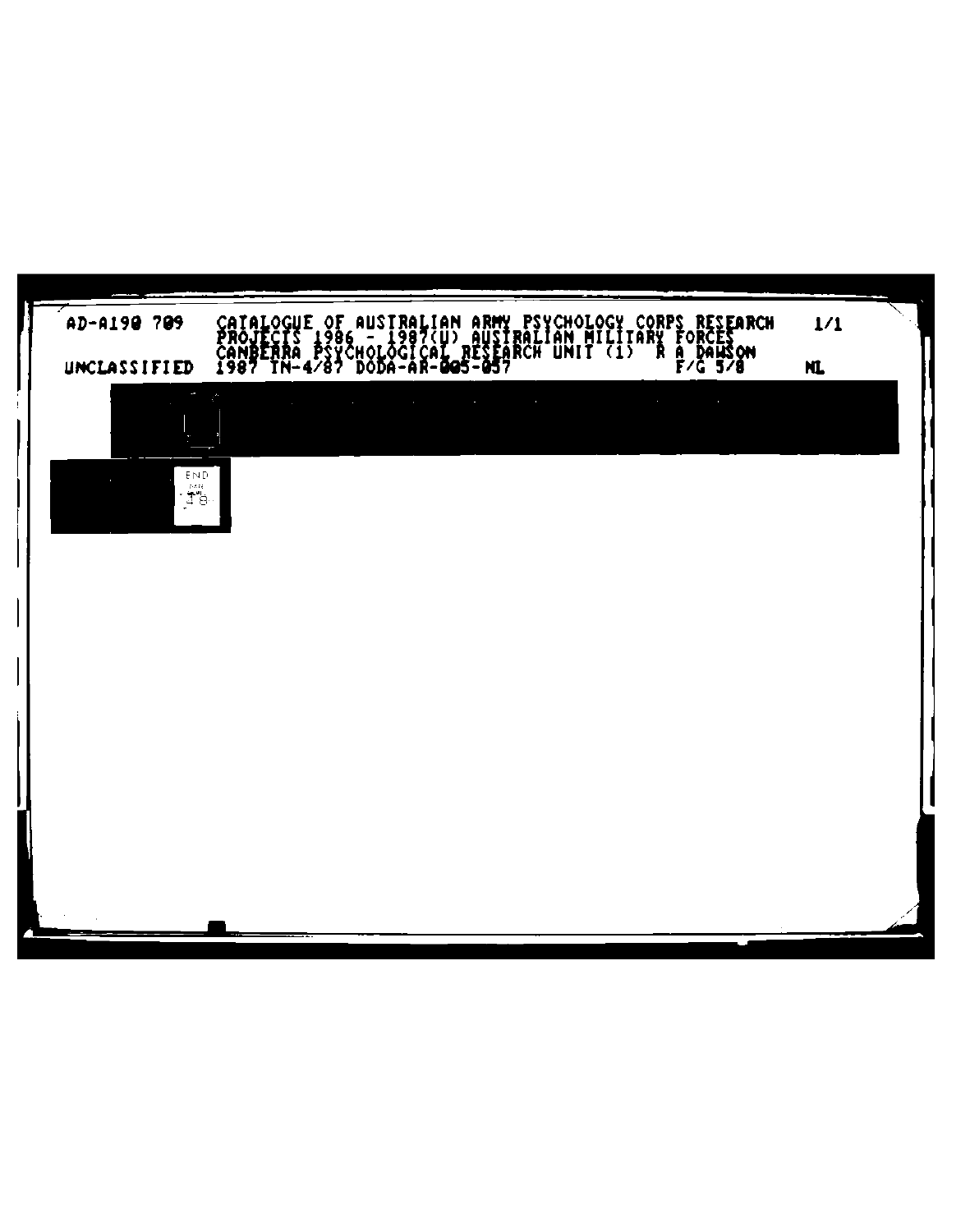

MICROCOPY RESOLUTION TEST CHART  $\label{eq:11} \langle \hat{S}_{\mathbf{A}}^{\mathbf{A}}(t) \hat{\mathbf{N}}_{\mathbf{A}}^{\mathbf{A}} \rangle = \hat{\mathbf{B}}_{\mathbf{A}}^{\mathbf{A}} \hat{\mathbf{A}}_{\mathbf{A}}^{\mathbf{A}} \rangle + o(\varepsilon) \mathcal{A}_{\mathbf{A}}^{\mathbf{A}} \hat{\mathbf{A}}_{\mathbf{A}}^{\mathbf{A}} \hat{\mathbf{A}}_{\mathbf{A}}^{\mathbf{A}} \rangle + \varepsilon \langle \hat{\mathbf{a}} \rangle \leq \delta \varepsilon \langle \hat{\mathbf{a}} \rangle$ 

 $\sim$   $\sim$ 

 $\hat{\boldsymbol{\epsilon}}$ 

 $\bar{z}$ 

 $\label{eq:2.1} \frac{1}{\sqrt{2}}\int_{0}^{\infty}\frac{1}{\sqrt{2\pi}}\left(\frac{1}{\sqrt{2\pi}}\right)^{2}d\mu_{\rm{max}}^{2}d\mu_{\rm{max}}^{2}$ 

 $\bar{\beta}$ 

 $\mathcal{O}(\mathbb{Z}/2)$ 

 $\sim$   $\sim$ 

 $\ddot{\phantom{0}}$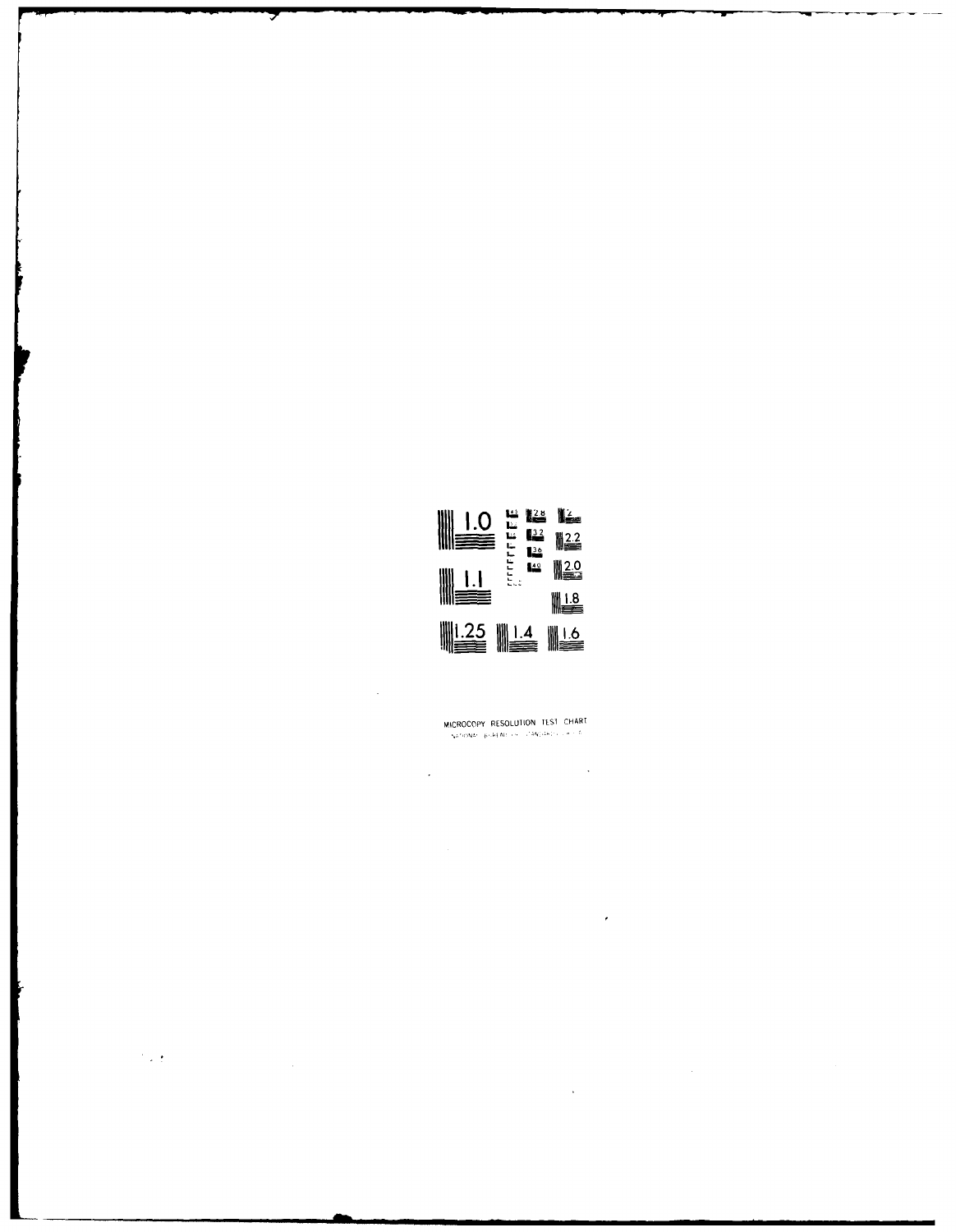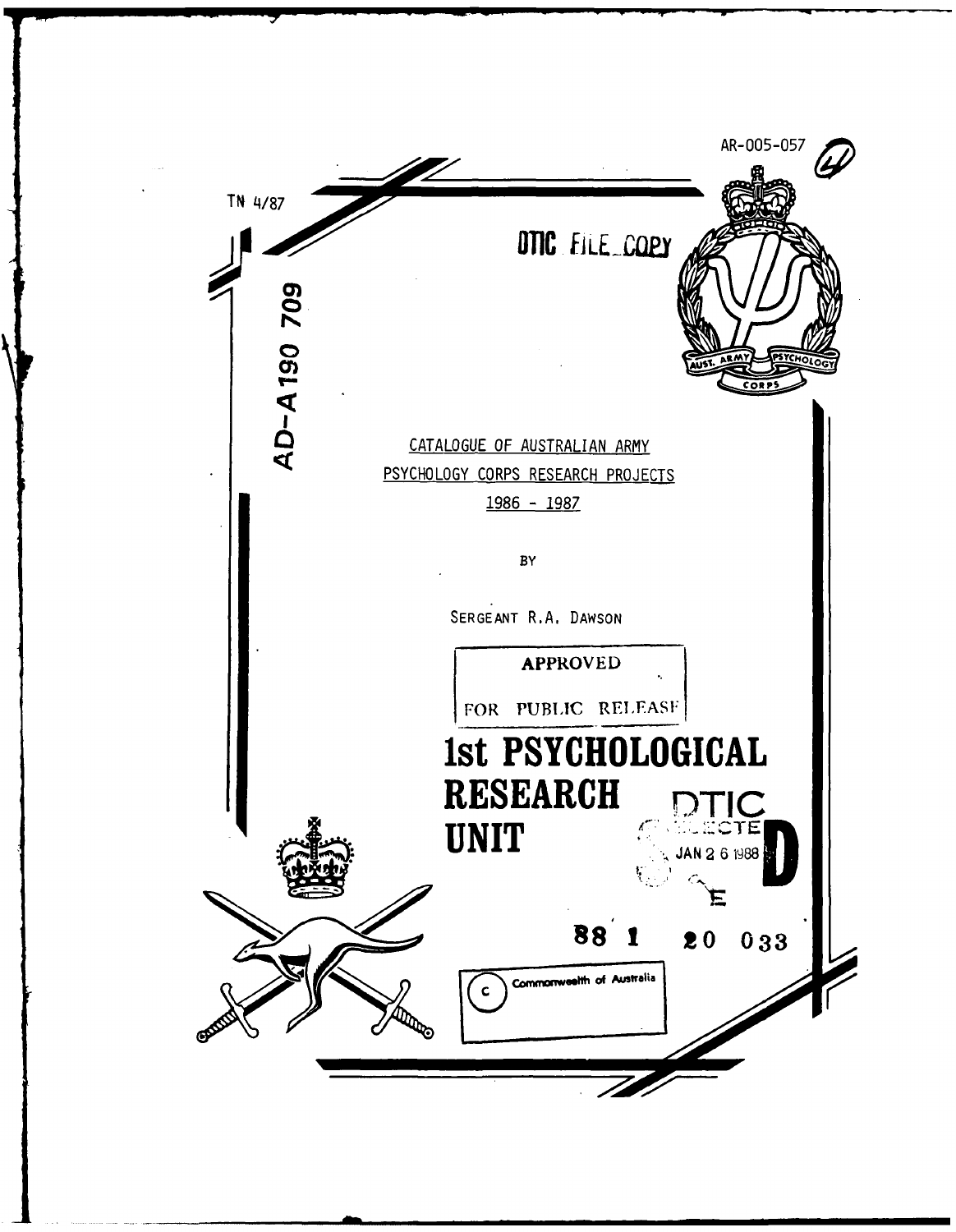| <b>AL 149</b><br>Revised May 86               | <b>Department of Defence</b><br>DOCUMENT CONTROL DATA                                                                                                                                                                                                                                                    |                                                                                        | Page Classification<br>UNCLASSIFIED                                                                               |                  |
|-----------------------------------------------|----------------------------------------------------------------------------------------------------------------------------------------------------------------------------------------------------------------------------------------------------------------------------------------------------------|----------------------------------------------------------------------------------------|-------------------------------------------------------------------------------------------------------------------|------------------|
| 1a. A R Number<br>AR-005-057                  | 1b. Establishment Number<br><b>PSRU-TN-4-87</b>                                                                                                                                                                                                                                                          | 2. Document Date<br>December 1987                                                      |                                                                                                                   | 3. Task Number   |
| 4. Title                                      |                                                                                                                                                                                                                                                                                                          | 5. Security Classification                                                             |                                                                                                                   | 6 No. Pages      |
| 1986-87                                       | CATALOGUE OF AUSTRALIAN ARMY<br>PSYCHOLOGY CORPS RESEARCH PROJECTS                                                                                                                                                                                                                                       |                                                                                        | [Place appropriate classification in<br>box/s ie Secret(S), Confidential(C),<br>Restricted (R), Unclassified (U)] | 11<br>7 No. Refs |
| 8. Author(s)                                  |                                                                                                                                                                                                                                                                                                          | $\boxed{\mathbf{U}}$ document $\boxed{\mathbf{U}}$ title $\boxed{\mathbf{U}}$ abstract |                                                                                                                   |                  |
| SGT R.A. DAWSON                               |                                                                                                                                                                                                                                                                                                          | 9. Downgrading/Delimiting Instructions                                                 |                                                                                                                   |                  |
| 12. Secondary Distribution (Of this document) |                                                                                                                                                                                                                                                                                                          |                                                                                        |                                                                                                                   |                  |
|                                               | APPROVED FOR PUBLIC RELEASE<br>Overseas enquiries outside stated limitations should be referred through ASDIS. Defence Information Services Branch,<br>Department of Defence, Campbell Park, CANBERRA, ACT 2601<br>13a. This document may be announced in catalogues and awareness services available to |                                                                                        |                                                                                                                   |                  |
| NO LIMITATIONS                                |                                                                                                                                                                                                                                                                                                          |                                                                                        |                                                                                                                   |                  |
|                                               | 13b. Citation for other purposes (ie. casual announcement) may be $\boxed{X}$                                                                                                                                                                                                                            | unrestricted or                                                                        | as for 13a                                                                                                        |                  |
| 14. Descriptors<br>RESEARCH PROJECTS.         | CATALOGUE, AUSTRALIAN ARMY PSYCHOLOGY CORPS,                                                                                                                                                                                                                                                             |                                                                                        | 0070D<br>0092A<br>0092B<br>0092C                                                                                  | 15. COSATI Group |
| 16. Abstract                                  | This catalogue of research conducted during 1986-87 is produced in<br>accordance with the Operating Handbook for the Australian Army                                                                                                                                                                     |                                                                                        |                                                                                                                   |                  |

 $\label{eq:2.1} \frac{1}{\sqrt{2}}\left(\frac{1}{\sqrt{2}}\right)^{2} \left(\frac{1}{\sqrt{2}}\right)^{2} \left(\frac{1}{\sqrt{2}}\right)^{2} \left(\frac{1}{\sqrt{2}}\right)^{2} \left(\frac{1}{\sqrt{2}}\right)^{2} \left(\frac{1}{\sqrt{2}}\right)^{2} \left(\frac{1}{\sqrt{2}}\right)^{2} \left(\frac{1}{\sqrt{2}}\right)^{2} \left(\frac{1}{\sqrt{2}}\right)^{2} \left(\frac{1}{\sqrt{2}}\right)^{2} \left(\frac{1}{\sqrt{2}}\right)^{2} \left(\$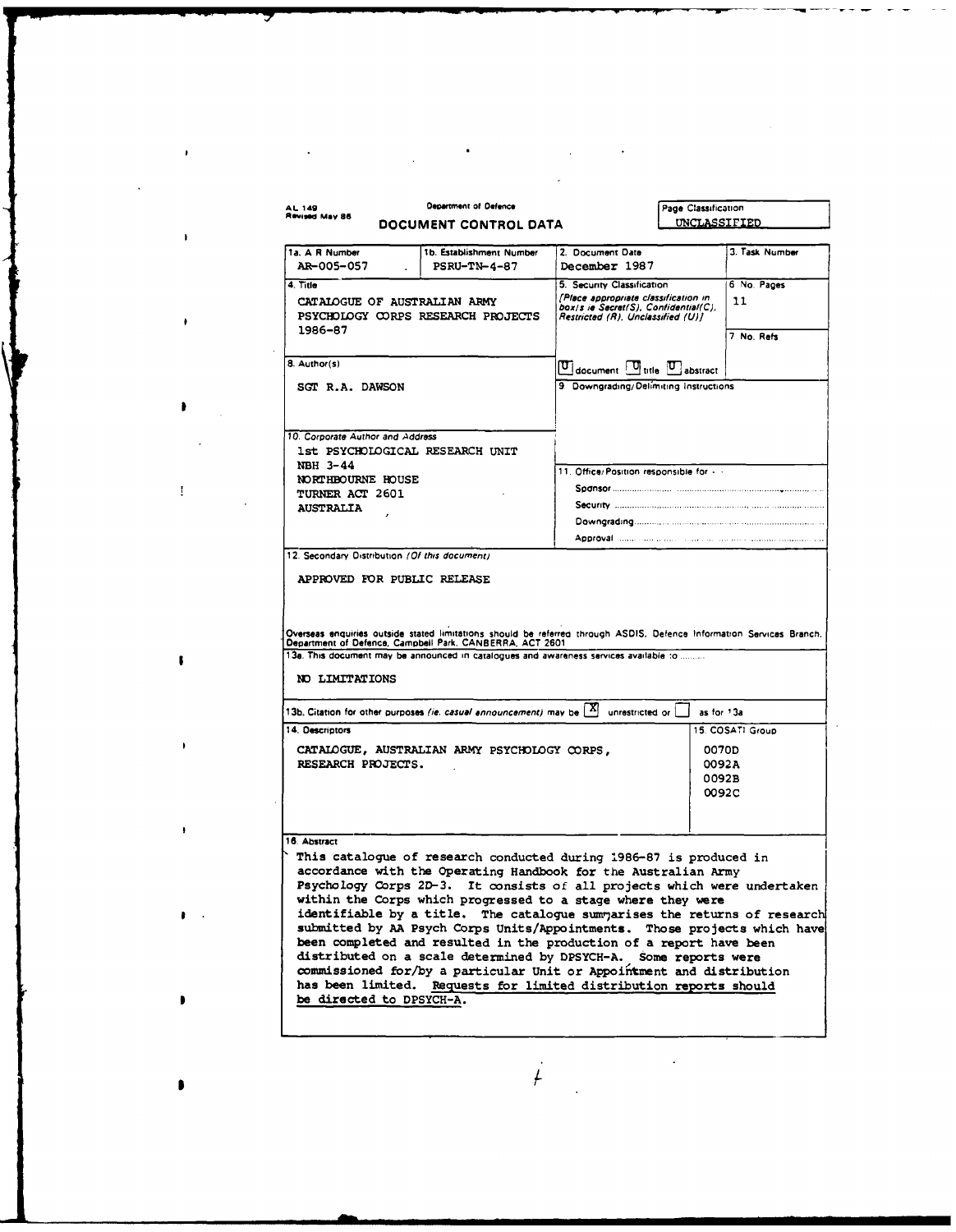Page Classification

This page is to be used to record information which is required **by** the Establishment for its own use but which will not **be** added to the **DISTIS** data unless specifically requested.

 $\ddot{\phantom{a}}$ 

 $\ddot{\phantom{0}}$ 

 $\ddot{\phantom{a}}$ 

 $\bar{z}$ 

| 16. Abstract (Contd)                     |              |                                               |
|------------------------------------------|--------------|-----------------------------------------------|
|                                          |              |                                               |
|                                          |              |                                               |
|                                          |              |                                               |
|                                          |              |                                               |
|                                          |              |                                               |
|                                          |              |                                               |
|                                          |              |                                               |
|                                          |              |                                               |
|                                          |              |                                               |
|                                          |              |                                               |
|                                          |              |                                               |
|                                          |              |                                               |
|                                          |              |                                               |
| 17. Imprint                              |              |                                               |
|                                          |              |                                               |
|                                          |              | $\mathcal{L}^{\text{max}}_{\text{max}}$<br>÷. |
|                                          |              |                                               |
|                                          |              |                                               |
|                                          |              |                                               |
|                                          |              |                                               |
|                                          |              |                                               |
|                                          |              |                                               |
|                                          |              |                                               |
|                                          |              |                                               |
| 18. Document Series and Number           | 19 Cost Code | 20. Type of Report and Period Covered         |
|                                          |              |                                               |
|                                          |              |                                               |
| $\star$                                  |              |                                               |
|                                          |              |                                               |
|                                          |              |                                               |
| $\epsilon$                               |              |                                               |
| 21. Computer Programs Used               |              |                                               |
|                                          |              |                                               |
|                                          |              |                                               |
|                                          |              |                                               |
|                                          |              |                                               |
|                                          |              |                                               |
|                                          |              |                                               |
|                                          |              |                                               |
|                                          |              |                                               |
|                                          |              |                                               |
|                                          |              |                                               |
|                                          |              |                                               |
|                                          |              |                                               |
|                                          |              |                                               |
|                                          |              |                                               |
|                                          |              |                                               |
|                                          |              |                                               |
|                                          |              |                                               |
|                                          |              |                                               |
|                                          |              |                                               |
|                                          |              |                                               |
|                                          |              |                                               |
| 22. Establishment File Ref(s)            |              |                                               |
|                                          |              |                                               |
|                                          |              |                                               |
|                                          |              |                                               |
|                                          |              |                                               |
| 23. Additional Information (As required) |              |                                               |
|                                          |              |                                               |
|                                          |              |                                               |
|                                          |              |                                               |
|                                          |              |                                               |
|                                          |              |                                               |
|                                          |              |                                               |
|                                          |              |                                               |
|                                          |              |                                               |
|                                          |              |                                               |
|                                          |              |                                               |
|                                          |              |                                               |

 $\ddot{\phantom{1}}$ 

 $\ddot{\phantom{a}}$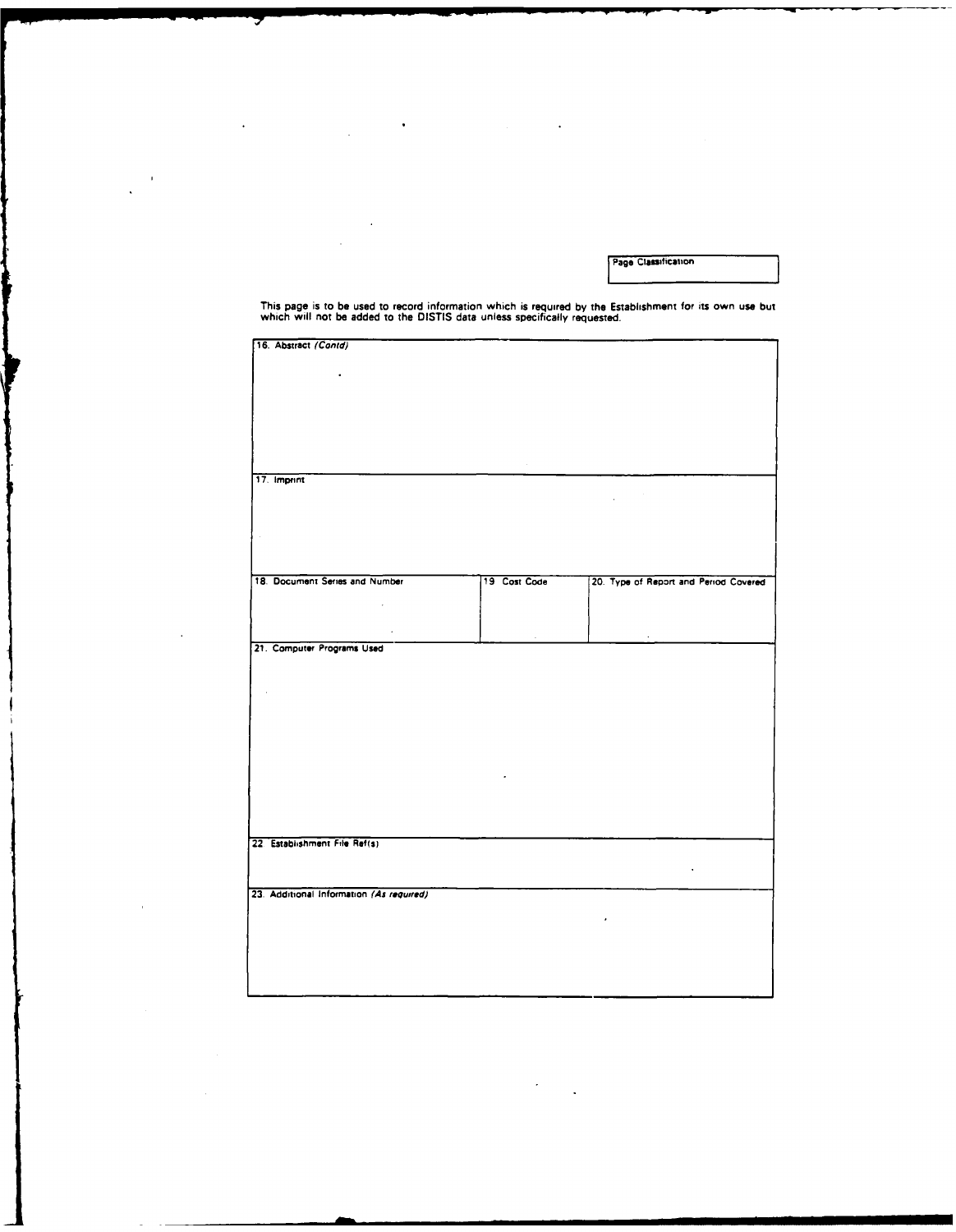Technical Note 4/87

 $\mathcal{L}$ 



This Directorate of Psychology publication has been<br>prepared by lst Psychological Research Unit and is authorized for<br>issue by DPSYCH-A.

LTCOL B.J. HODGE<br>Commanding Officer<br>Ist Psychological Research Unit

ISSN 0156-8809

÷

 $\mathbf{I}$ 

 $\mathbf{I}$ 

 $\mathbf{I}$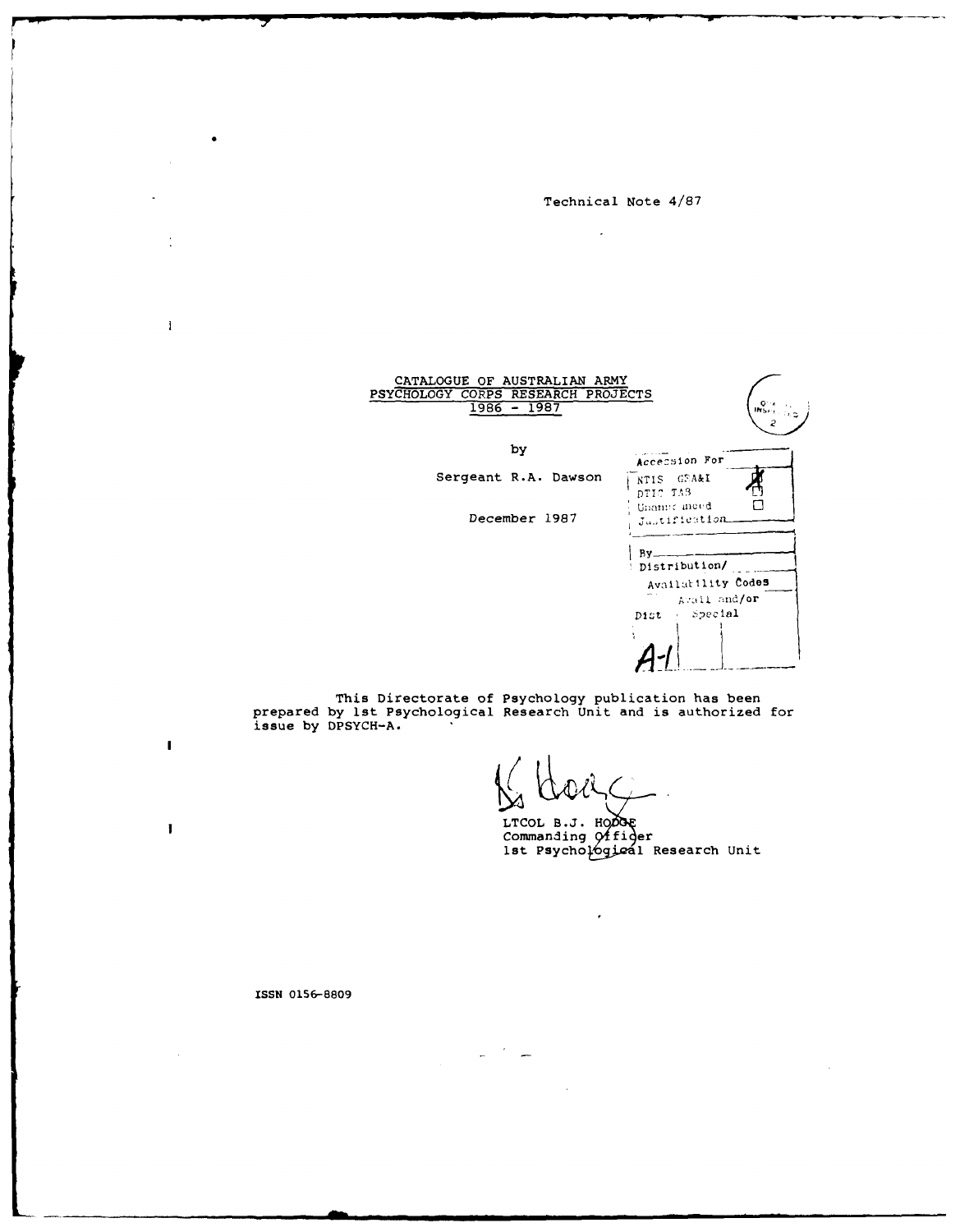## Abstract

 $\mathbf{I}$ 

 $\mathbf{I}$ 

T

ľ

This catalogue of research conducted during 1986-87 is produced in accordance with the Operating Handbook for the Australian Army Psychology Corps **2D-3.** It consists of all projects which were undertaken within the Corps which progressed to a stage where they were identifiable by a title. The catalogue summarises the returns of research submitted by AA Psych Corps Units/Appointments. Those projects which have been completed and resulted in the production of a report have been distributed on a scale determined by DPSYCH-A. Some reports were commissioned for/by a particular Unit or Appointment and distribution has been limited. Requests for limited distribution reports should be directed to DPSYCH-A.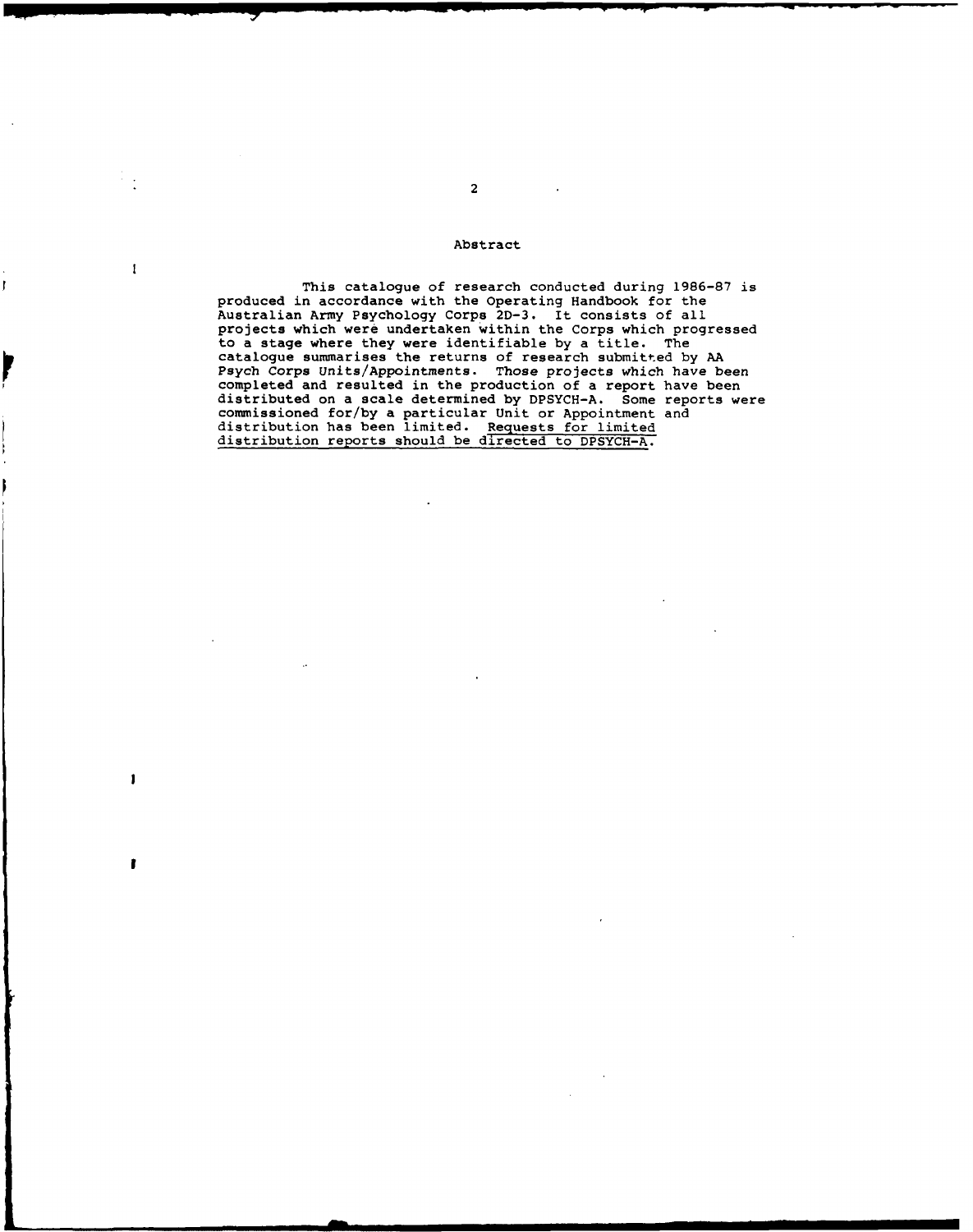**1.** Drake-Brockman, P.N. **(1985).** Comparison of Unit Workloads (RN 1/86). Canberra, Australia: Department of Defence (Army Office), lst Psychological Research Unit.

# Limited Distribution

¥

Previously it has been difficult to make direct comparisons of interviewing workloads in Australian Army Psychology Corps Units. This note develops a methodology for the comparison of workloads in Units which are similarly tasked, and applies this methodology to the 1984 interview figures to reveal considerable differences in interview rates.

## Limited Distribution

An analysis **of OHC** scores for apprentice applicants in the years 1984 and **1985** showed a complex relationship between age and **OHC** score. Previous norms have been presented in three month intervals. Current data do not support this method of presentation. T-tests showed a clear dichotomy between scores of those aged **15.11** and below and those aged 16.0 and above. The former group was homogeneous; the latter group, however, was not. Those applicants in the age group **16.3-16.5** scored no higher than applicants aged below 16'years. The age group **16.0-16.2** scored significantly lower than the age group **16.9** and over. The age group 16.6-16.8 scored between both of these groups, differing significantly from neither. Because the differences did not strongly follow age differences (as evidenced **by** the **16.3-16.5** age group), the decision was made to treat the age group **16.0** and over as homogeneous for norming purposes. As a result, norms are presented only for two age groups: **15.11** and below and **16.0** and above.

**3.** Reynolds, N.J. **(1986).** Renorm of Test B42 (RN **3/86).** Canberra, Australia: Department of Defence (Army Office), 1st Psychological Research Unit.

## Limited Distribution

While previous B42 norms have presented age corrections, an analysis of B42 scores for officer applicants in the years 1984 and **1985** showed no meaningful age differences. Norms are thus presented for the population as a whole, without age corrections.

4. Tomlinson, L.W. **(1983).** The Behaviour of the **RO** in the Male General Enlistment Battery (RN 4/86). Canberra, Australia: Department of Defence (Army Office), lst Psychological Research Unit.

<sup>2.</sup> Reynolds, **N.J. (1986).** Renorm of Test **OHC** (RN **2/86).** Canberra, Australia: Department **of** Defence (Army Office), ist Psychological Research Unit.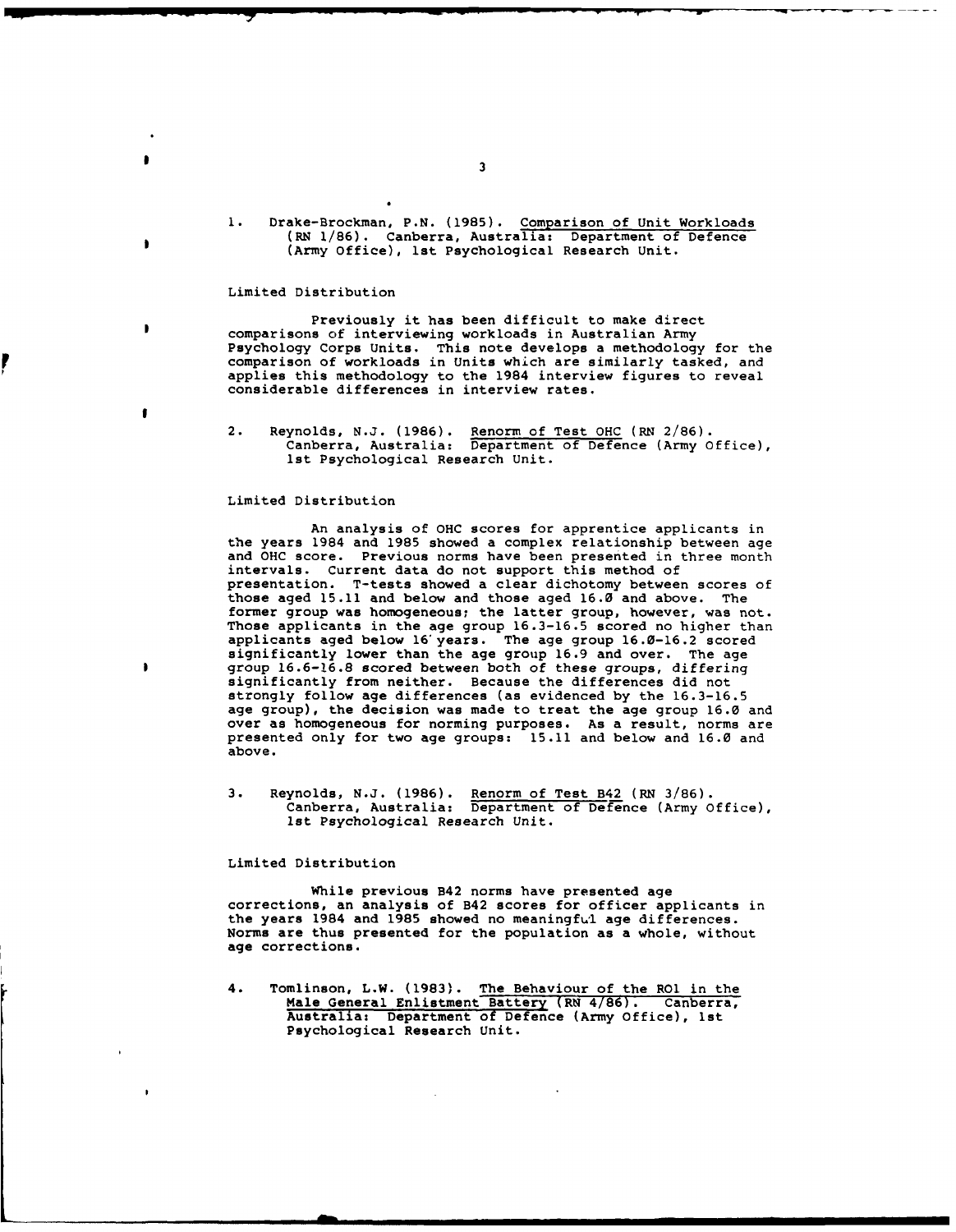# Limited Distribution

The behaviour of the ROlA, ROIB and ROIC in the assessment of male general enlistment applicants was analysed. It was concluded that, in 1970, the ROIA and ROIB were parallel forms but that it was not possible to establish conclusively whether the ROIC was also a parallel form of the other two tests. It was established that the ROlA and ROlB, as administered currently, are different tests from those administered in 1970 and that they are no longer parallel forms, with the ROIA being<br>far more difficult than the ROIB. With the implementation of the new norms, proportionately more applicants were rejected on<br>literacy. In addition, proportionately more were rejected when the ROIA was used to assess literacy standard. Recommendations are made concerning the reintroduction of the use of the dictation element of the RO1 to assess literacy, and concerning further research.

5. Drake-Brockman, **P.N.** (1986). Processing of Army Apprentice Applicants (RN 5/86). Canberra, Australia: Department of Defence (Army Office), 1st Psychological Research Unit.

Limited Distribution

This research note looks at the methods of reducing the number of apprentice applicants processed by Recruiting Centres.

It examines whether the quality of apprentice applicant appearing before a selection board would be lowered, if a policy of 'first come-first served' to a preset number, was implemented.

This note concluded that the quality of applicant would likely be lowered, preferring instead reduced apprentice advertising as a more attractive solution.

6. Tonkin J.R.M. **(1986).** Analysis of **SG** Ratings (RN 6/86). Canberra, Australia: Department of Defence (Army Office), 1st Psychological Research Unit.

### Limited Distribution

This paper reports on the analysis of **SG** ratings for recruits over a ten year period. The **SG** ratings for all recruits tested at 1RTB from January 1974 to March 1984 were obtained and analysed to determine changes in proportions over time.

Yearly and seasonal fluctuations were investigated to establish the existence of significant trends in the pattern of **SG** ratings distributions. The effect of raising the selection criteria in terms of **SG** ratings was also examined to determine the effect on the available applicant pool.

4

\* \* **I 7** - **--**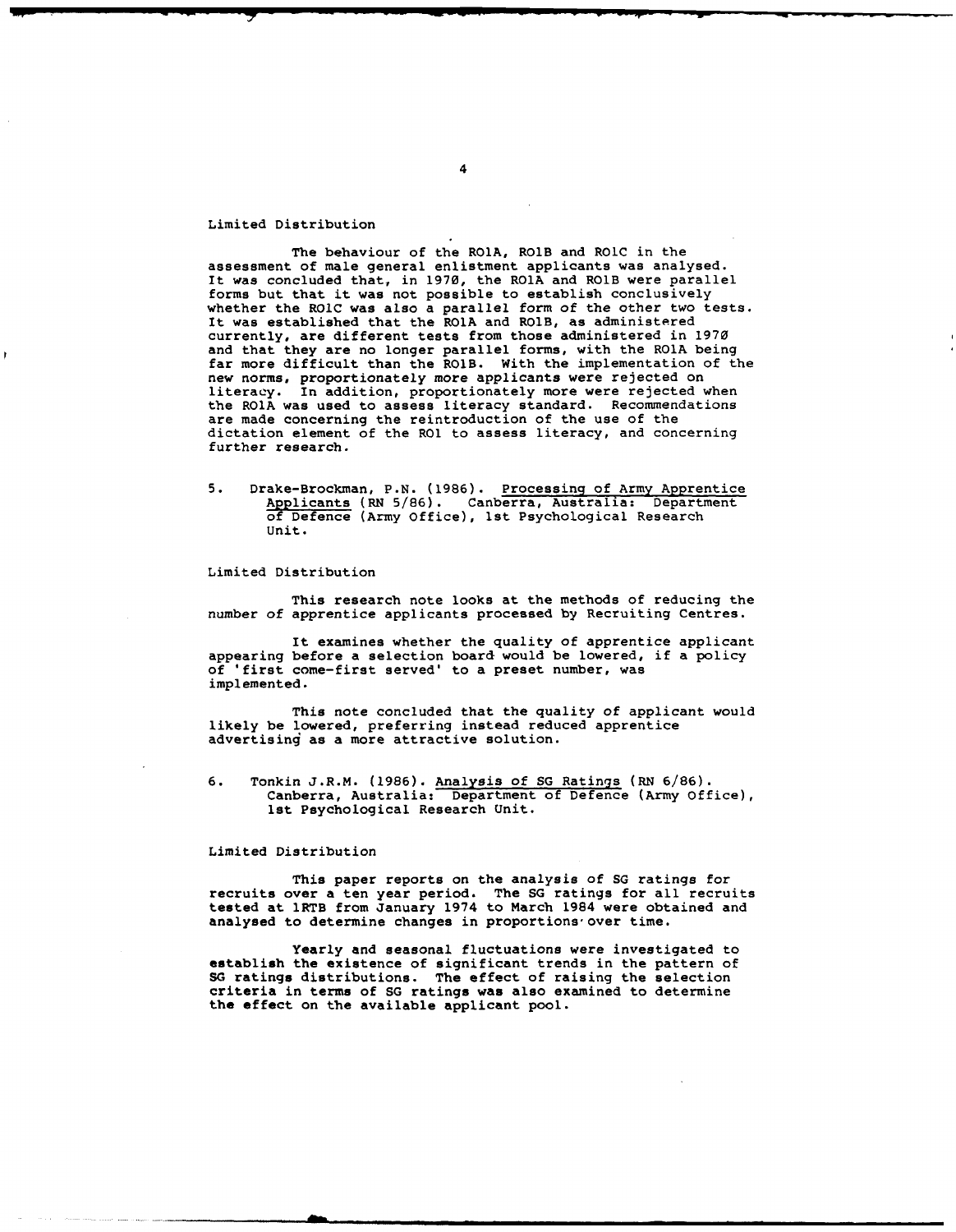7. Collyer, R.S. (1986). Report on a Survey of Living and Working Conditions of Junior Ranks Posted to the Australian Capital Territory (RN 7/86). Canberra, Australia: Department of Defence (Army Office), ist Psychological Research Unit.

# Limited Distribution

 $\lambda$ 

 $\bullet$ 

 $\lambda$ 

 $\bullet$ 

 $\mathbf{I}$ 

The Camp Commandant of Army Office approached the 1st Psychological Research Unit for assistance in obtaining information about living and working conditions for junior ranks (Private to Corporal) posted to the Australian Capital Territory. A survey was conducted, and this Research Note provides a summary of the results.

8. Quinn, K.E. (1986). Discussion of the Dynamics of Mixed Sex Selection Boards (RN 8/86). Canberra, Australia: Department of Defence (Army Office), 1st Psychological Research Unit.

# Limited Distribution

In 1983, for the first time, female ARA officer training candidates were grouped with male candidates to attempt outdoor tasks as part of the officer selection procedure.

The aim of this paper is to appraise mixed sex candidate groups, by investigating sex role training and expectations.

This paper looks at the salient features of the selection procedure when appraising mixed sex candidate groups, as well as the implications of research findings for the validity and reliability of the selection board procedure.

9. Quinn, K.E. (1986). Integration of Female Army Aprentices (RN 9/86). Canberra, Australia: Department of Defence (Army Office), lst Psychological Research Unit.

### Open Distribution

In 1984 a small group of females started trade training at the Australian Army Apprentices School (AAS), which had up until that time trained only male apprentices. The process of integrating females into previously all male military training institutions, and the experience of being a fe'nale in a male dominated work environment, have been extensively researched. Discussions were held with the female apprentices, **a** small group of male apprentices, staff, and instructors, to determine the relevance of previous research to the **AAS** situation. Discussion revealed that the sorts of issues which emerged as significant at **AAS** were very similar to those described in the research literature.

 $\overline{5}$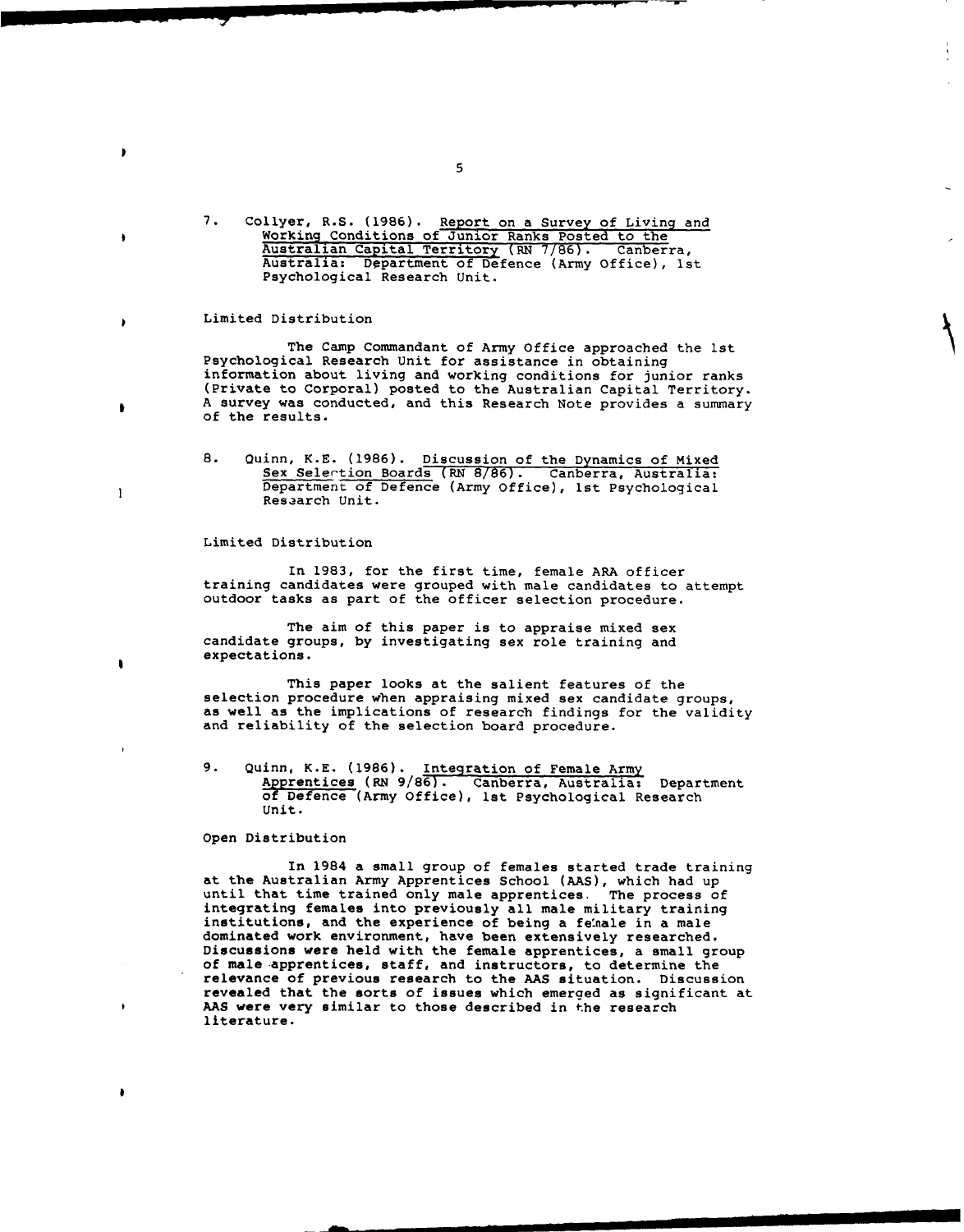10. Collyer, R.S. (1986). Selection and Initial Employment Training of Operators, Signals (ECN 273) **(RR** 1/86). Canberra, Australia: Department of Defence (Army Office), ist Psychological Research Unit.

## Limited Distribution

Whereas in 1966 the OP SIG selection procedures had an 88 to 92 percent success rate in predicting course success, by the early 1980s the course failure rate was approximately 45 percent. This report documents a review of selection and initial employment training conducted to identify the causes and recommend solutions to this problem. Work demands were identified; present selection tests, including morse code aptitude tests, and course results were analysed; operators and failed trainees were interviewed; and trainers and trade managers were consulted. Some specific problem areas have been identified and solutions are recommended.

**11.** Drake-Brockman, P.N. (1986). Annual Research Report 1985/86 (RR 2/86). Canberra, Australia: Department of Defence (Army Office), ist Psychological Research Unit.

Open Distribution

This report is arranged into two main sections, the first of which is a summary of the activities undertaken and completed during the previous calendar year and the second section relates to the ongoing and proposed activities for the current calendar year.

It is prepared as a record of Unit completed and proposed activity and is distributed primarily to inform interested agencies, thereby publicizing research and obviating duplication of effort.

12. Collyer, R.S. (1986). A Comparison of Two Task Rating Scales of Physical Demand (RR 3/86). Canberra, Australia: Department of Defence (Army Office), ist Psychological Research Unit.

Open Distribution

Task analysis to specify the physical demands of work is expensive in terms of manpower skills, equipment, and time. Job analysis methods to identify tasks that should be subject to detailed task analysis are an important part 'of any strategy to specify physical demands criteria for jobs. This paper reports research comparing two sets of task inventory rating scales used to identify important, physically demanding tasks. The physical demand scales are Perceived Physical Effort, which is part of Physical Abilities Analysis, and Physical Strength and Endurance, a scale developed by the US Air Force. Two scales assessing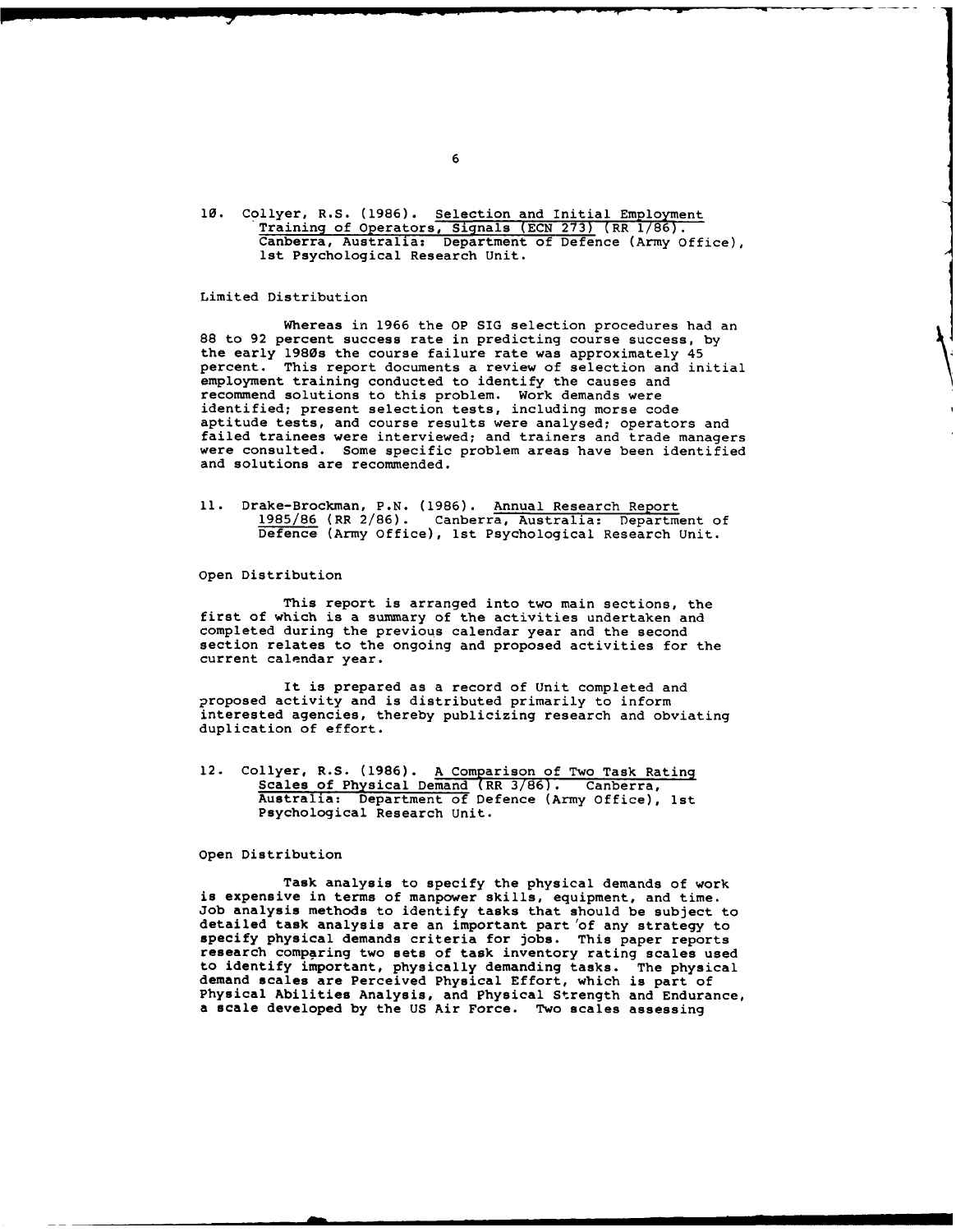Consequences of Inadequate Performance were also used. The scales were administered to large samples from two Australian Army employment groups. Scale reliabilities and task rank order intercorrelations are reported and implications for the scales' future use are discussed.

13. Hall, W.H. (1986). Health and Personality Among Army Officers (RR 4/86). Canberra, Australia: Department of Defence (Army Office), ist Psychological Research Unit.

Open Distribution

٠

 $\bullet$ 

This study examines the independent and additive effects of personality hardiness and physical fitness as moderators in the life events stressors-illness relationship among middle-ranking army officers (N=96). Self-report measures<br>of hardiness, life events stressors, psychophysiological response and illness were obtained. A physiological measure of fitness (maximum oxygen uptake) was employed.

The results provide support for claims that personality hardiness and its three components (commitment, challenge and control) buffered against illness, and suggested that officers who were low on both hardiness and fitness were more susceptible to reporting a history of illness than officers high on one or both of the variables. No relationship was found between reports of life events stressors and psychophysiological response. Implications for the Army's system of physical training tests are also discussed.

14. Reynolds, N.J. (1986). The XX Scale (TN 1/86). Canberra, Australia: Department of Defence (Army Office), 1st Psychological Research Unit.

Limited Distribution

This note briefly reviews the history of XX scaling within AA Psych Corps. A statistical rationale for the current XX distribution is included.

15. Reynolds, N.J. (1985). A Critique of the 1972 O'Gorman Paper on Selection (TN 2/86). Canberra, Australia: Department of Defence (Army Office), Ist Psychological Research Unit.

# Limited Distribution

The current paper reviews a paper on Army personnel<br>selection written by O'Gorman (1972). The review centres on methodological criticisms and casts doubt onto the criteria used to assess selection effectiveness. It is argued that generalizations from O'Gorman's findings to today's selection procedures **are** of little value.

 $\overline{7}$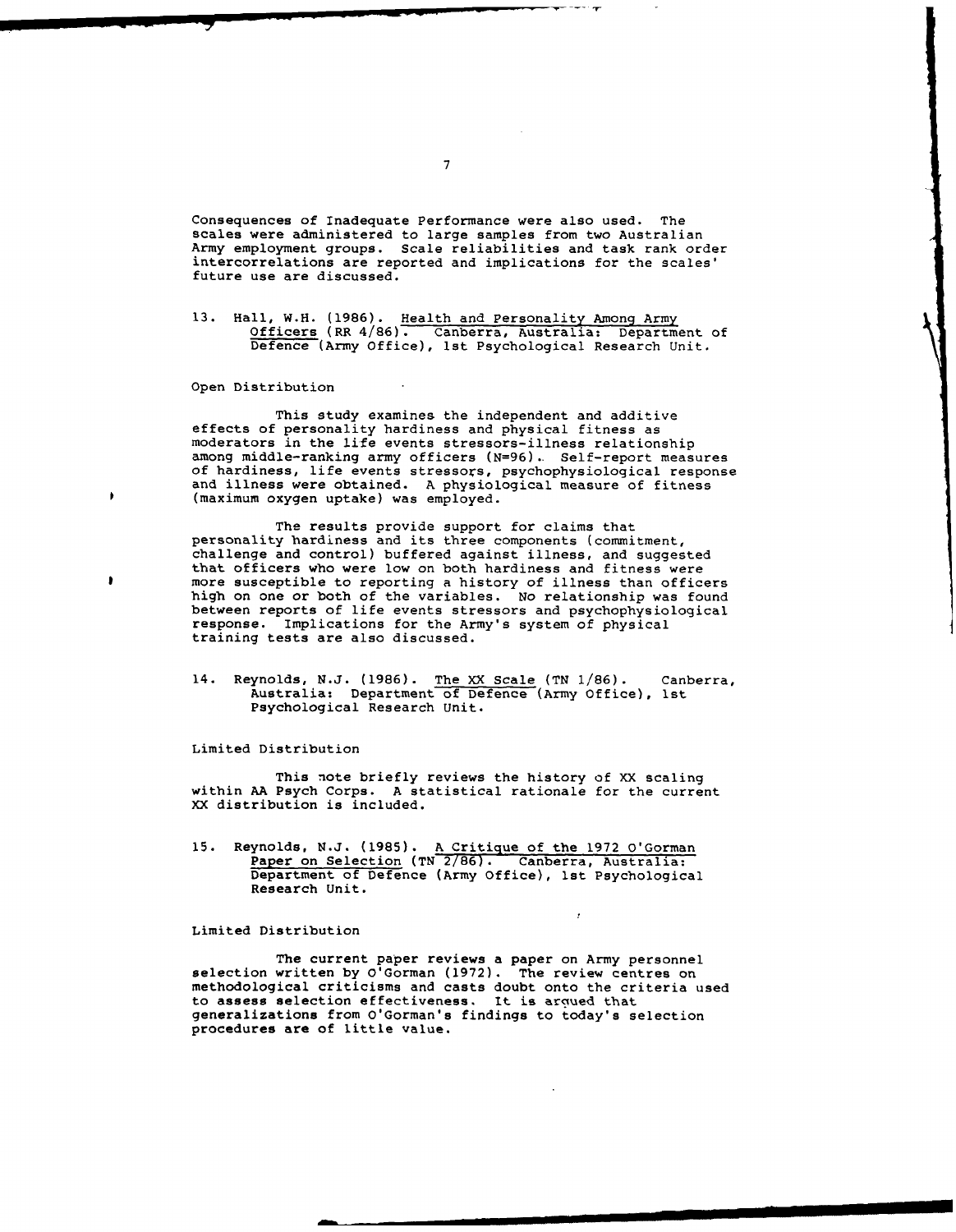16. Quinn, K.E. (1985). A Visit Report of the 1985 Annual General Meeting of Technical Panel 3 (Manpower) of Sub Group U (Behavioural Sciences) of the Technical Co-operation Programme (TN 3/86). Canberra, Australia: Department of Defence (Army Office), 1st Psychological Research Unit.

## Limited Distribution

This report summarizes the Annual General Meeting of Technical Panel 3 (Manpower) of Sub Group U (Behavioural Sciences) of the Technical Co-operation Programme (TTCP).

The meeting was held in Edinburgh, UK, between **30** June - 6 July 1985, to review areas of military manpower management.

Topics discussed and conclusions drawn, re-enforced the premise that Australian Military Psychologist participation offers an ideal opportunity to access research resources from overseas in excess of that which is currently offered in Australia.

17. Dawson, R.A. (1986). Catalogue of Australian Army Psychology Corps Research Projects 1982-1985 (TN 4/86). Canberra, Australia: Department of Defence (Army Office), ist Psychological Research Unit.

Open Distribution

This catalogue of research conducted during 1982-85 is produced in accordance with the Operating Handbook for the Australian Army Psychology Corps 2D-3. It consists of all projects which were undertaken within the Corps which progressed to a stage where they were identifiable by a title.

18. Reynolds, N.J. (1987). Renorm of Test AGC (RN 1/87). Canberra, Australia: Department of Defence (Army Office), 1st Psychological Research Unit.

Limited Distribution

Norms are presented for the AGC based on the 1986 GE applicant population.

19. Martyn, S.A. (1987). Legal Implications of, and Directions in, the Use of Selection Tests - a Literature Review (RN 2/87). Canberra, Australia: Department of Defence (Army Office), 1st Psychological Research Unit.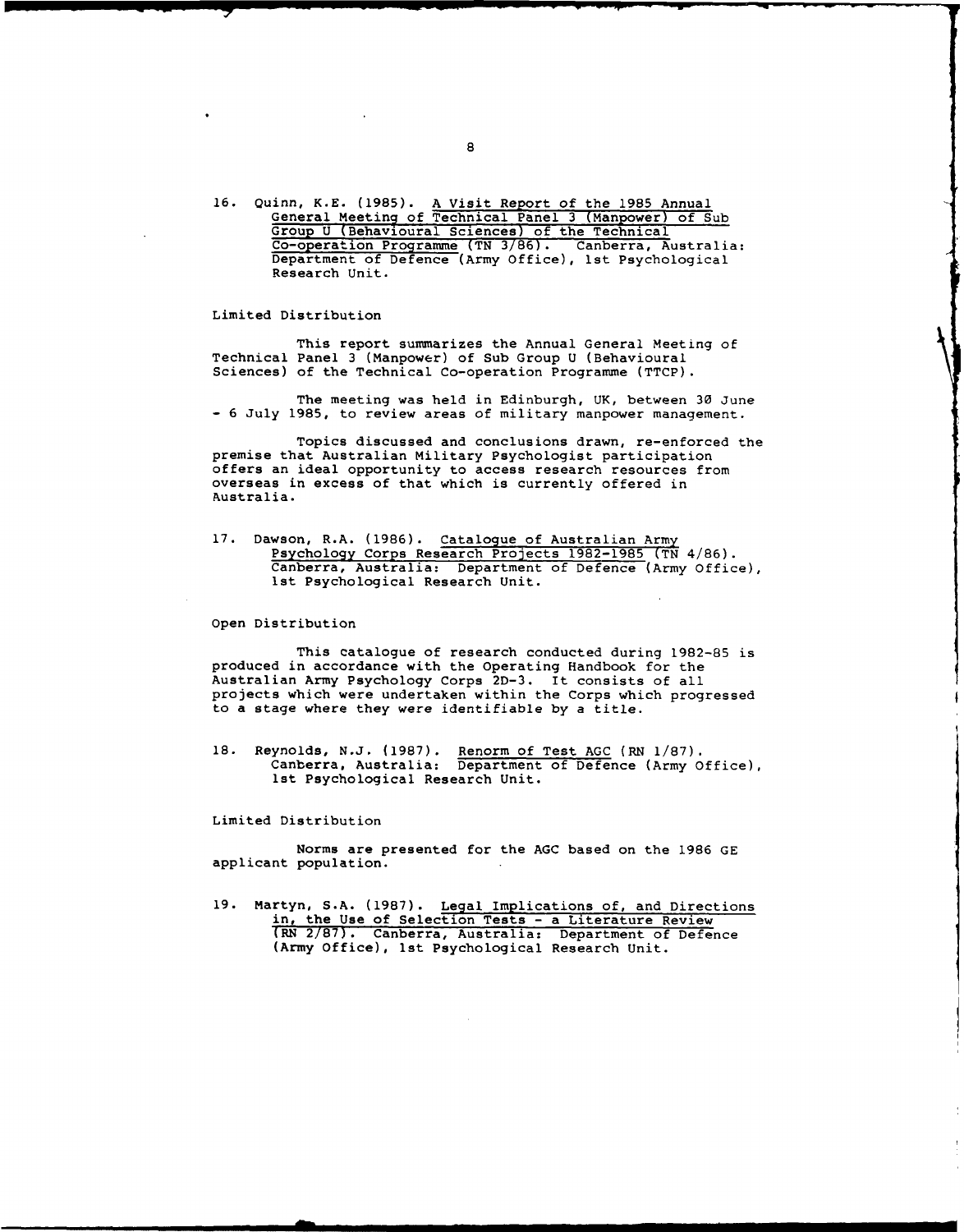#### Limited Distribution

Selection tests have been and are used widely in many areas of personnel selection, training, promotion etc, by many private and public organizations including AA Psych Corps. Over recent years however, particularly in the US, there have been a number of legal challenges to the use of such tests. Organizations have found that in order to defend themselves against such litigation they must ensure that any tests they use are properly developed, selected and/or validated - usually on<br>the basis of thorough job analyses. Once in court numerous other predictor-related, criterion-related, procedural and data analysis and interpretation issues have also been open to legal challenge and examination. This literature review outlines some of the various issues raised in US litigations and notes associated legal interpretations and decisions. While there have not been any similar challenges yet in Australia, implications of the US experience for AA Psych Corps are discussed.

20. Reynolds, N.J., & Hall, W.H. (1987). Initial Report and First Follow-Up of Soldier Attitude and Opinion Survey (RN 3/87). Canberra, Australia: Department of Defence (Army Office), ist Psychological Research Unit.

#### Limited Distribution

This report presents data from the Soldier Attitude and Opinion Survey (SAOS). The SAOS was developed as an instrument for both ascertaining areas of concern and monitoring changes in attitudes and opinions over time. The survey was administered initially to a 20% sample of soldiers in the Australian Army (not including Officers but including Warrant Officers). Results are presented for this baseline. In addition, data are presented for the first quarterly administration of the SAOS to a 2% sample of the Army soldier population. The analysis emphasizes areas in which the first quarterly administration differs from the baseline levels.

21. Reynolds, N.J. (1987). Analysis of Confidential Report - Soldiers (PR66) (RN 4/87). Canberra, Australia: Department of Defence (Army Office), ist Psychological Research Unit. (To date unprinted).

Limited Distribution

This note investigates two years data for the Confidential Report - Soldiers (PR66). Analyses indicate an inflationary trend which could in time reduce the utility of the report. It is recommended that the scales be revised to forestall this eventuality. Scales measuring Physical Fitness and Appearance contribute little to the factor structure of the report and it is recommended that they be dropped. The use of rater tendencies profiles is discussed and it is recommended on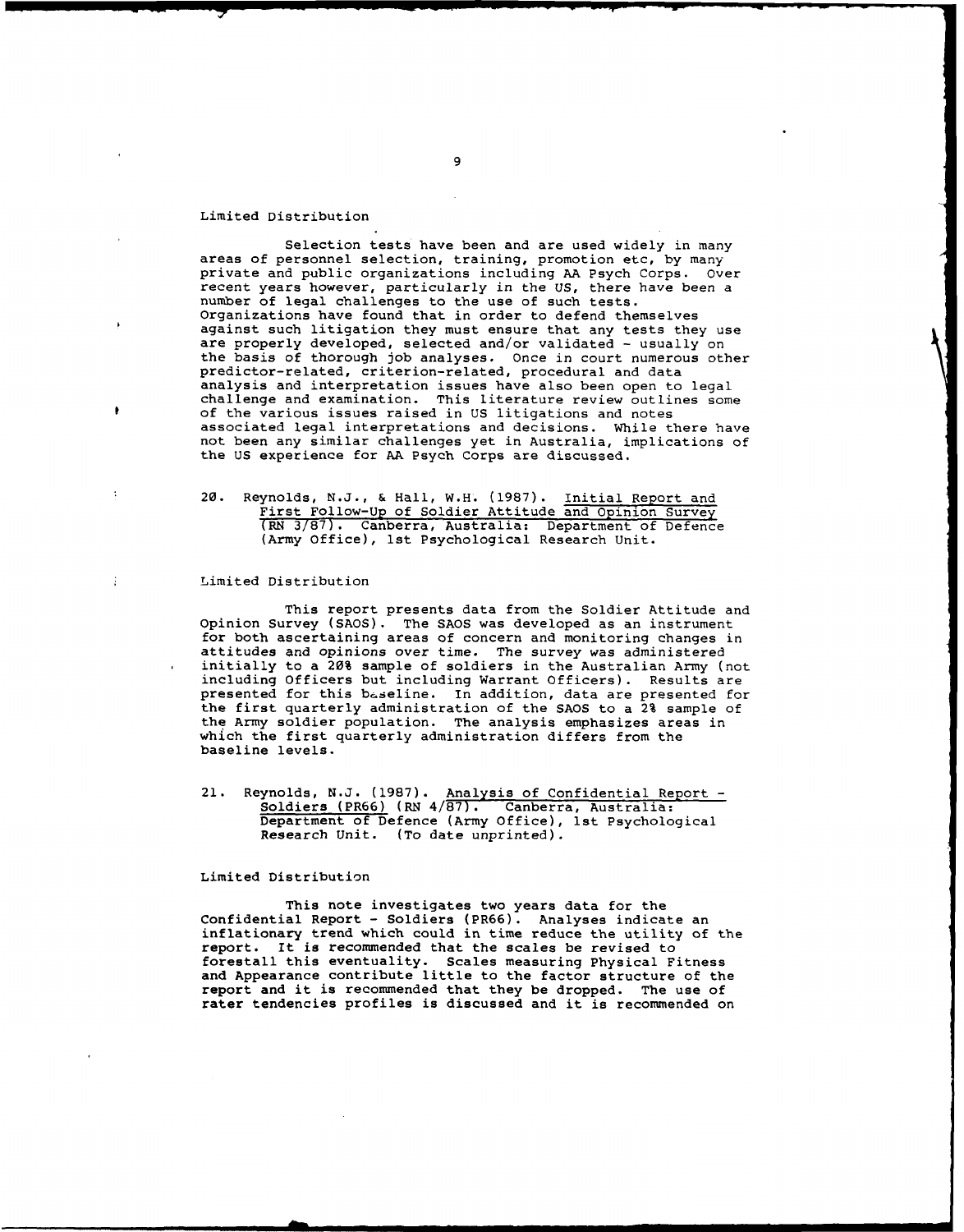the basis of statistical and practical considerations that they also be dropped. The factor structure of the report is investigated and recommendations are made regarding modification of scale weights in current use.

22. Godwin, J.R. (1987). Leadership in Antarctic Stations (RR 1/87). Canberra, Australia: Department of Defence (Army Office), 1st Psychological Research Unit.

#### Open Distribution

Research Report 1/87 discusses the role of Dfficers-In-Charge (OICs) at Australia's Antarctic Stations. 'sing selected approaches from within the field of organizational behaviour, an analysis of the organizational system within which OICs have to operate is provided. Arguments are put forward on whether there is a "best" approach to leadership at an Antarctic Station and what leadership style may have the most to offer.

23. Hodge, S.J. (1987). Research Into Manpower Attrition in the Australian Regular Army (RR 2/87). Canberra, Australia: Department of Defence (Army Office), Ist Psychological Research Unit.

### Limited Distribution

This paper was prepared for, and presented at, the 23rd :nternational Applied Military Psychology Symposium held in Lisbon, Portugal, between **I** and 5 June 1987.

It includes a brief introduction meant to establish the context of its subject for the international audience of social scientists attending the Symposium.

It was accompanied by illustrative slides which cannot be included in this report.

The paper deals with the relevance of questionnaire measures to job change behaviour following a theoretical model propounded by Stolzenberg and Winkler (1983). Data derived were from survey research into manpower attrition currently being conducted by ist Psychological Research Unit.

The finding broadly is that questionnaire items indicating dissatisfaction do not discriminate well between those leaving an organisation and those remaining.

24. Dawson, R.A., Andrews, T.S., Francis, K.R., & Thurbon, T.A. (1987). Guidelines for the Written Format of Projects and Reports Produced **by** Australian Army Psychology Corps Personnel (TN 1/87). Canberra, Australia: Department of Defence (Army Office), ist Psychological Research Unit.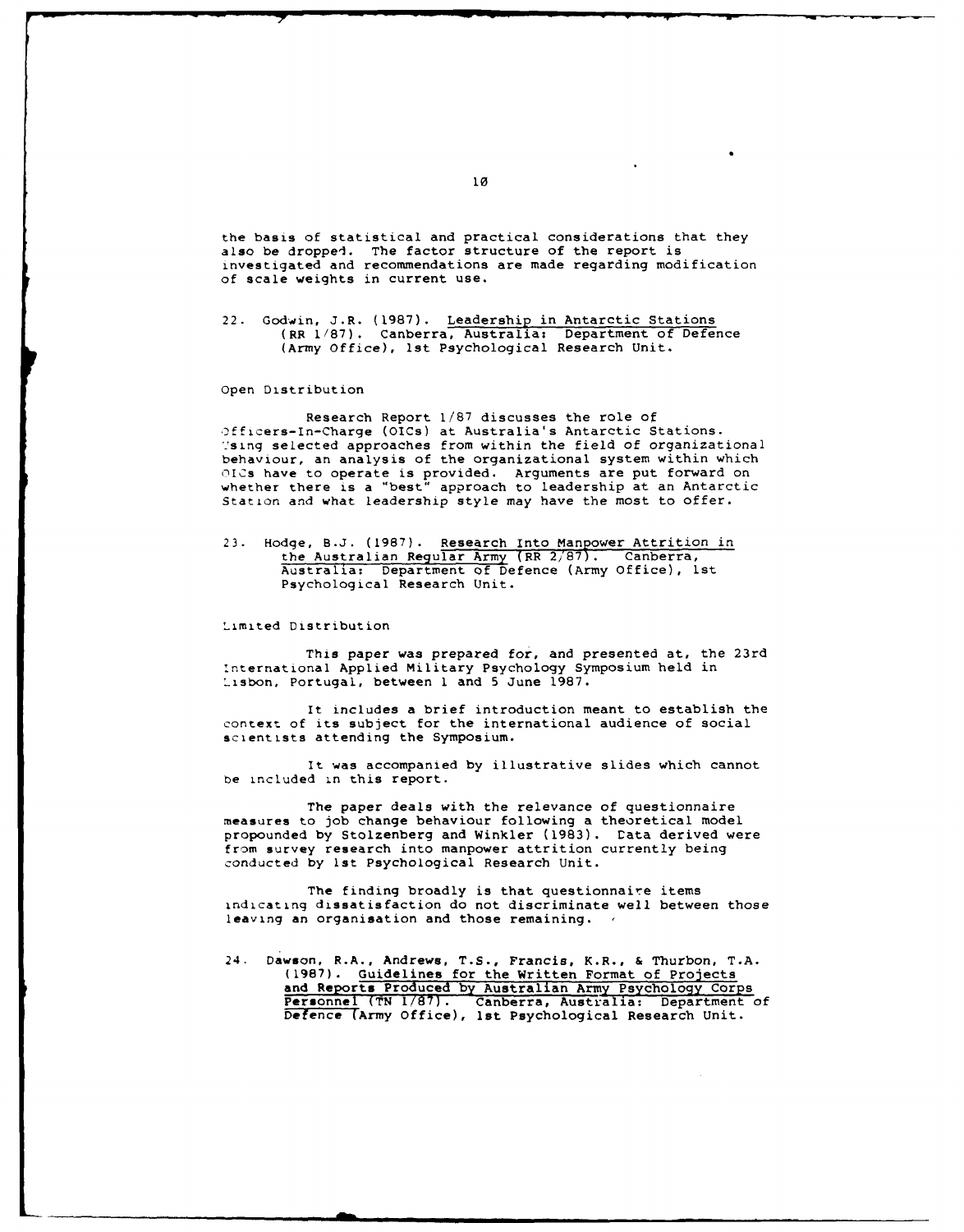#### Limited Distribution

Technical Note 1/87 details the requirements of the Australian Army Psychology Corps for the written format of Research and Technical Notes and Reports.

25. Reynolds, N.J. (1987). GE Selection:  $(k = 0.05$  (TN 2/87). Canberra, Australia: Department of Defence (Army Office), ist Psychological Research Unit.

#### Limited Distribution

This technical note presents an analysis of the error of measurement on the AGC and a discussion of the implications of this error for GE selection.

26. Collyer, R.S. (1987). Occupational Analysis Bibliography (TN 3/87). Canberra, Australia: Department of Defence (Army Office), ist Psychological Research Unit.

# Open Distribution

ï

h

 $\mathbf{r}$ 

This bibliography lists some **350** references pertaining to occupational analysis. Although this is only a relatively small number of those articles published in the field, it does include a large number of references to military research and, in particular, to papers presented at the annual conferences of the Military Testing Association. Use of this bibliography together ' with those of Morsh (1962) and Cassidy (1983) should provide a good coverage of work in this field.